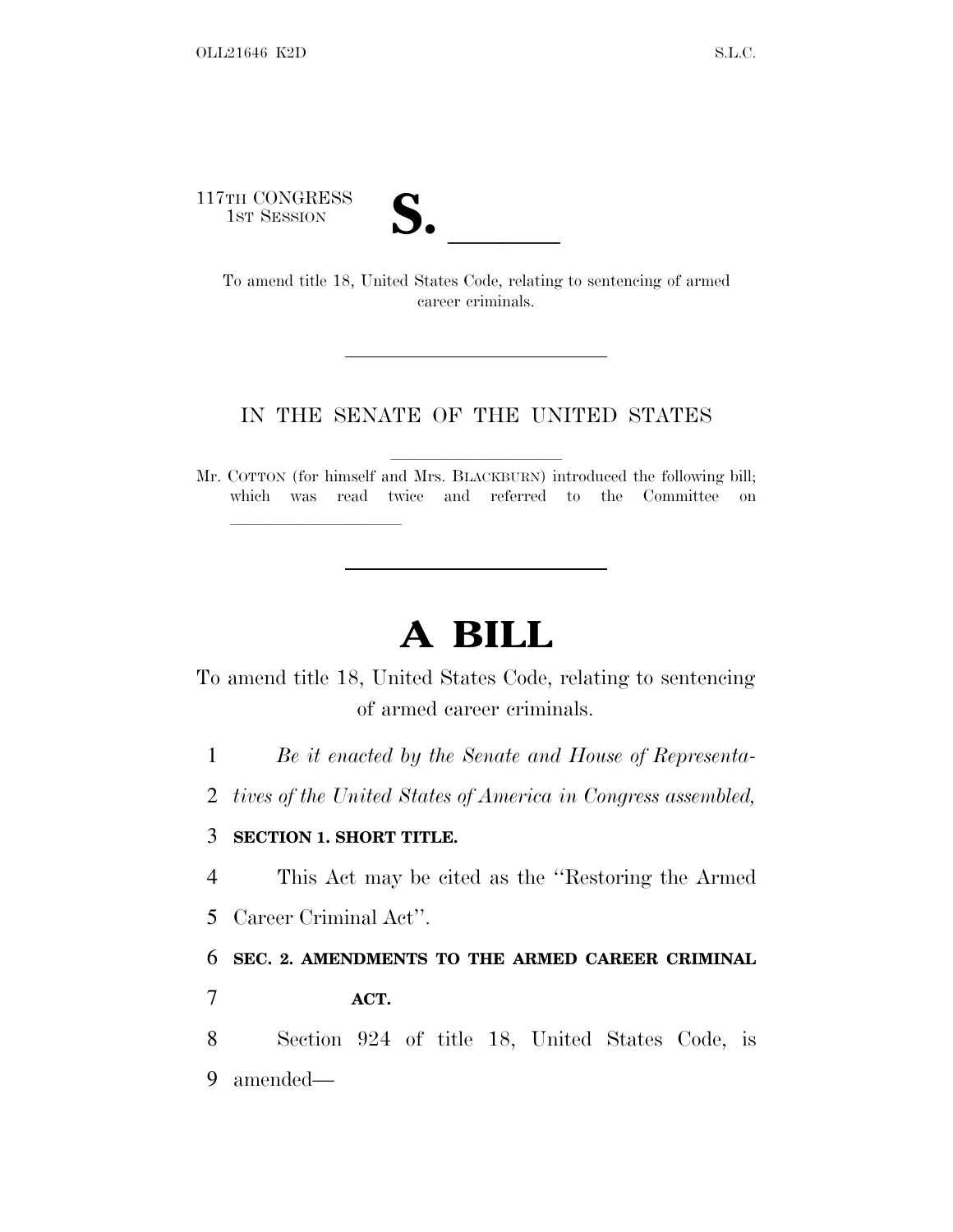1 (1) in subsection (a)(2), by striking  $(2)(6)$ , 2 (d), (g), (h), (i), (j), or (o) of section " and in-3 serting  $\mathfrak{t}(\mathfrak{a})(6)$ , (d), (h), (i), (j), or (o) of section 922, or, except as provided in subsection (e) of this section, subsection (g) of section 922''; and

 (2) by striking subsection (e) and inserting the following:

 $\text{``(e)(1)}$  Whoever knowingly violates section  $922(g)$  and has 3 or more previous serious felony convictions for offenses committed on occasions different from one an- other shall be fined under this title and imprisoned not less than 15 years and not more than 30 years, and, not- withstanding any other provision of law, the court shall not suspend the sentence of, or grant a probationary sen- tence to, such person with respect to the conviction under 16 section  $922(g)$ .

17  $\frac{1}{2}$  In this subsection—

 $\langle (A)$  the term 'offense punishable by imprison- ment for a statutory maximum term of not less than 10 years' includes an offense (without regard to the application of any sentencing guideline, statutory criterion, or judgment that may provide for a short- er period of imprisonment within the statutory sen- tencing range) for which the statute provides for a range in the period of imprisonment that may be im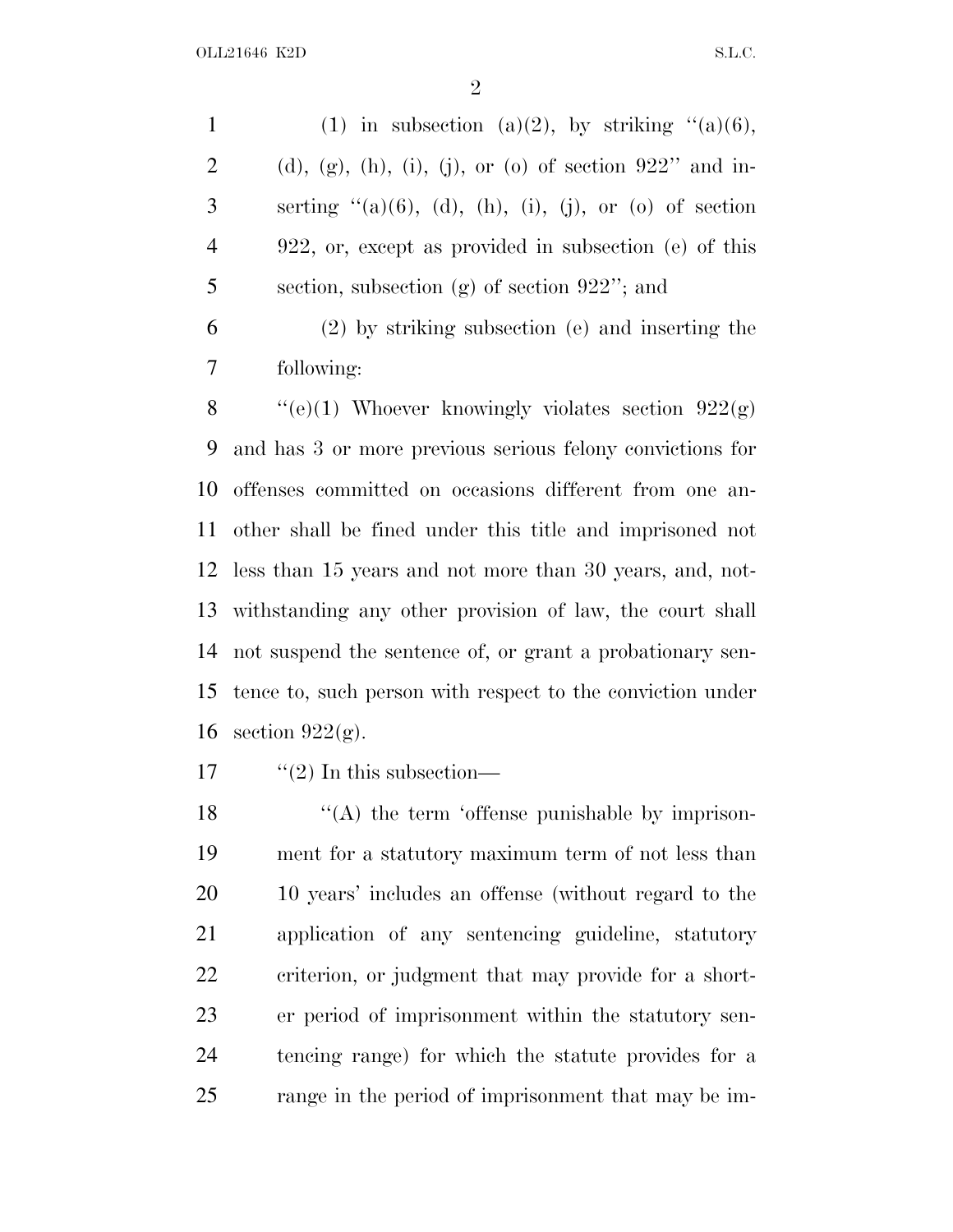| $\mathbf{1}$   | posed at sentencing the maximum term of which is   |
|----------------|----------------------------------------------------|
| $\overline{2}$ | not less than 10 years; and                        |
| 3              | "(B) the term 'serious felony conviction'          |
| $\overline{4}$ | means-                                             |
| 5              | "(i) any conviction by a court referred to         |
| 6              | in section $922(g)(1)$ for an offense that, at the |
| $\overline{7}$ | time of sentencing, was an offense punishable      |
| 8              | by imprisonment for a statutory maximum term       |
| 9              | of not less than 10 years; or                      |
| 10             | "(ii) any group of convictions for which a         |
| 11             | court referred to in section $922(g)(1)$ imposed   |
| 12             | in the same proceeding or in consolidated pro-     |
| 13             | ceedings a total term of imprisonment of not       |
| 14             | less than 10 years, regardless of how many         |
| 15             | years of that total term the defendant served in   |
| 16             | custody.".                                         |
|                | 17 SEC. 3. APPLICABILITY.                          |

 (a) I<sup>N</sup> GENERAL.—The amendments made by this Act shall apply to any offense committed after the date of enactment of this Act by an individual who, on the date on which the offense is committed, has 3 or more previous serious felony convictions (as defined in subsection (e) of section 924 of title 18, United States Code, as amended by this Act).